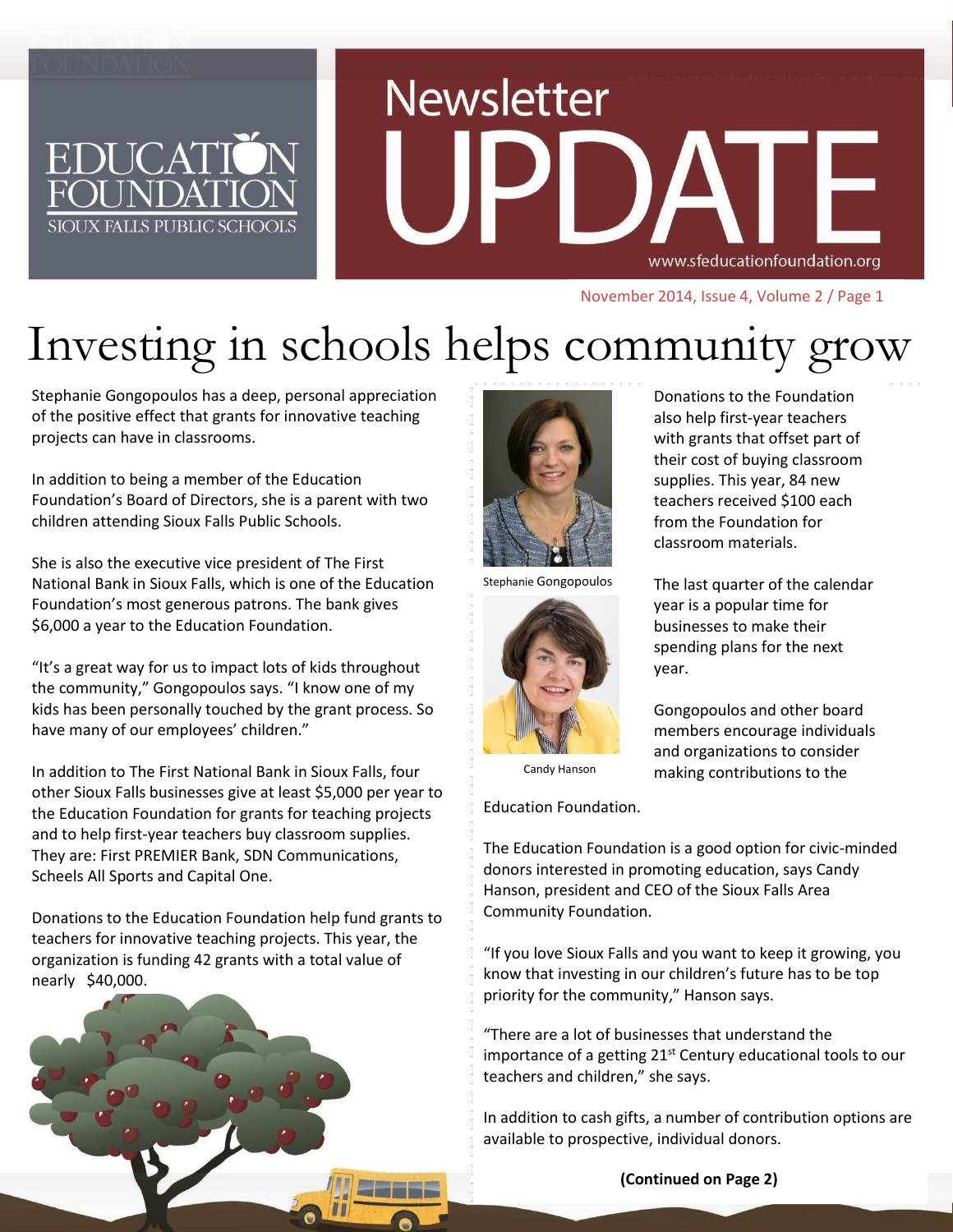#### November 2014, Issue 4, Volume 2 / Page 2



Tracy Vik (right) receives her \$5,000 raffle check from Board members Stephanie Gongopoulos (left) and Amy Scott-Stoltz (middle).

Mark Johnston (right) receives his \$5,000 raffle check from Board members Stephanie Gongopoulos and Amy Scott-Stoltz at a ceremony on Sept. 26.

### 2 lucky winners collect \$5,000 checks for raffle

In addition to donations, the Education Foundation raises money for educational programs through an annual sale of raffle tickets. This year's raffle concluded at the President's Bowl football games on Sept. 13 at Howard Wood Field.

Ticket-buyers Mark Johnston and Tracy Vik were the lucky winners. They each won \$5,000.

The two winners received their checks Sept. 26 from Amy Scott-Stoltz, who chairs the Education Foundation Board, and Stephanie Gongopoulos, who chairs the Raffle Committee.

Vik, the principal of school district's Spanish Immersion program, says she buys tickets every year. Part of her winnings will be devoted to the charity Project Warm-Up, which she and her daughter started to create and distribute blankets to needy children in the area.

"I know we'll be buying lots of fleece," she says.

Johnston, a communications professional in Sioux Falls, had no immediate plans for spending his winnings.

He is fortunate not only for winning but for living in Sioux Falls, he says. "We're really blessed in Sioux Falls to have the education system that we do."

#### Investing in schools **(Continued from Page 1)**

Annuities or trusts may be created, for example, and parts of estates may be left to the Education Foundation. Regardless of whether a company is making end-of-the-year spending plans or wants to follow through on a promise to give back to the community, the Sioux Falls Area Community Foundation can help with the details.

Hanson and her staff at the SFACF can help donors leave a positive and difference-making legacy. Businesses and individuals that have questions about donation options may contact the SFACF at (605) 336-7055.

#### Our Mission

It is the mission of the Sioux Falls Public Schools Education Foundation to enhance educational opportunities and promote achievement among all students by supporting academic projects and activities not funded by tax dollars. It is our belief that the good life we share here is a reflection of the quality education our students receive in our local public schools.

Check online at [www.sfeducationfoundation.org](http://www.sfeducationfoundation.org/) or on Facebook for the latest news from the Education Foundation.

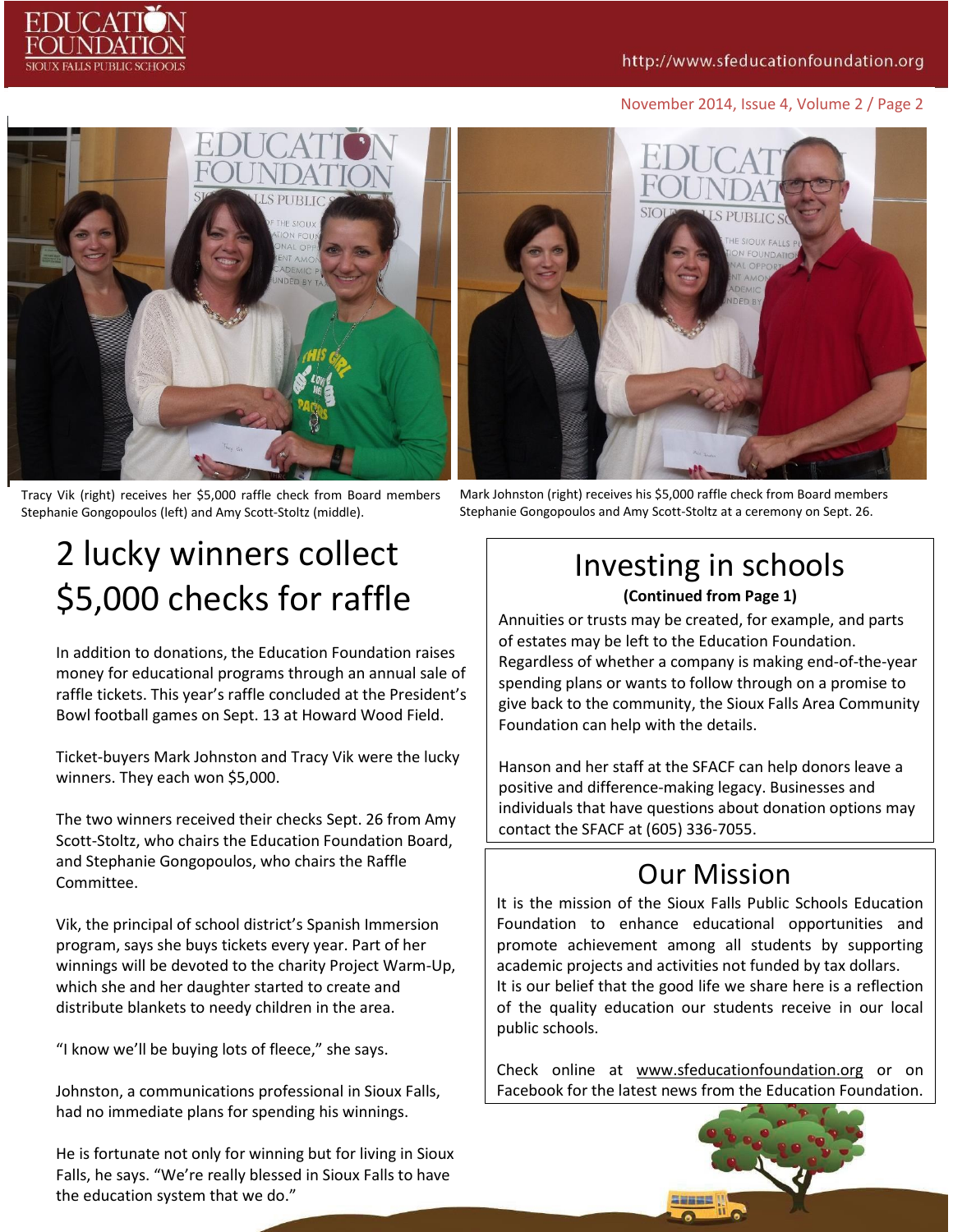

#### November 2014, Issue 4, Volume 2 / Page 3

#### Teachers have great ideas, Catherine Dekkenga says

Catherine Dekkenga loves the creative ideas that teachers in Sioux Falls Public Schools come up with every year.

Teachers file dozens of proposals annually for Innovation in Education Grants, which are funded by the Education Foundation. Teachers always come up with exciting, new ways to use technology, books and other educational tools to help students learn, she says.

"They are coming up with great ideas – ideas that we couldn't even imagine" years ago, says Dekkenga, a member of the Education Foundation's Board of Directors.

She is one of 17 members of the volunteer board. She serves on the finance and nominating committees. She has been on the board for about two years.



Catherine Dekkenga serves on the Education Foundation Board.

This school year, the foundation is awarding 42 grants to

teachers for innovative classroom projects. The grants total a record high annual amount of \$39,858. The money will be used for educational projects not funded by tax dollars. The foundation also is giving 84 first-year teachers \$100 each to help them buy classroom supplies.

"I think it's important for our teachers to have everything they need for their classrooms," says Dekkenga, who works as an architectural intern at Architecture Incorporated in Sioux Falls.

She was recruited to serve on the Education Foundation board by former member Meredith Larson. He says Architecture Incorporated is a loyal contributor to the Education Foundation. The company gives \$1,000 a year to the organization. So the board was looking for member from the firm.

Dekkenga was a great fit for the open seat, Larson says. She'd grown up in Sioux Falls and had children attending local schools. "She was perfect, and she actually was pretty excited about it," Larson says.

Dekkenga wasn't familiar with the Education Foundation until she was approached about the possibility of serving on the board. She has embraced the role with her typically positive and cheerful attitude, says Elizabeth Squyer, principal architect at Architecture Incorporated. "We really support Catherine's involvement in the foundation, and we're very pleased that she's involved in the community and on this board," Squyer says. "She represents the firm very well."

In addition to Dekkenga, members of the Education Foundation Board are: Vernon Brown, Diane Dietsch (Vice Chair), Doug Erickson, Twaine Fink, Stephanie Gongopoulos, David Heflin, Steve Herman, Teresa Jackson, DeeAnn Konrad, Mike Moore, Anne Powers, Cathy Regas (Secretary), Justin L. Reilly (Treasurer), Carly Reiter (Ex Officio), Amy Scott-Stoltz (Chair) and Jamie Simko. The Board is assisted by two part-time workers: Foundation Coordinator Angie Kuiper and Newsletter Editor Rob Swenson.